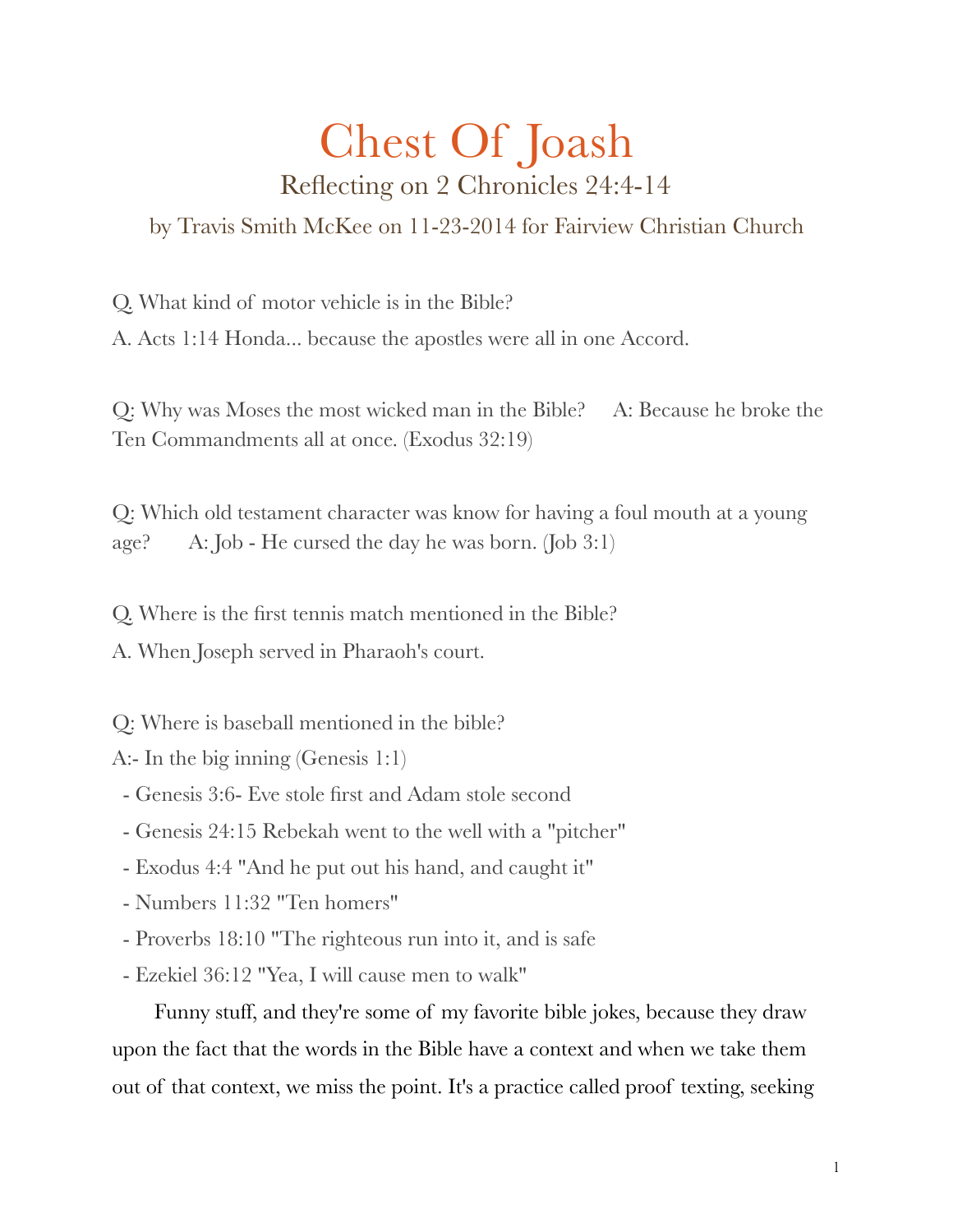scriptures just prove a point ...in contrast to drawing a lesson FROM scripture. The way we approach scripture tells so much about its value. Do we just ape everything we see in the Bible, taking it at face value? I certainly hope not. Because there are so many things written for a certain time and to a certain people. Face value reading devalues the rich depth these scriptures contain. What I think is a better approach is to look at the larger story and the lessons learned in the context of the story.

With this in mind, today we are participating in a practice modeled after the Chest of Joash story in 2nd Chronicles. We read this story, and yes, the people of Israel placed their offerings into a chest on the Temple steps. And this money went to the repair of the temple. And if we take the story at face value, that is all that happened. And so, when we give our offerings today, and our pledge cards, we will put them in the chest up here and that is it.....

So, yes, I'm asking us to think about the larger story. Much like in the scripture reading today, we have to call back to the foundational stories like Moses in the wilderness. The people of Israel had been enslaved, removed from who they were, an identity based on other stories like the creation. They lost their identity of God's creation, and by going to the desert, they forgot the oppression of slavery put upon them and regained the identity of God's creation. After they left the wilderness, entering into the promised land, they had kings and leaders who oversaw the building of the Temple. The Temple was where God's dwelling was, how the people of Israel encountered God, why it's called the House of the Lord in our scripture. It stood as a permanent structure to remind them of the permanent nature of God, their God who will never abandon them.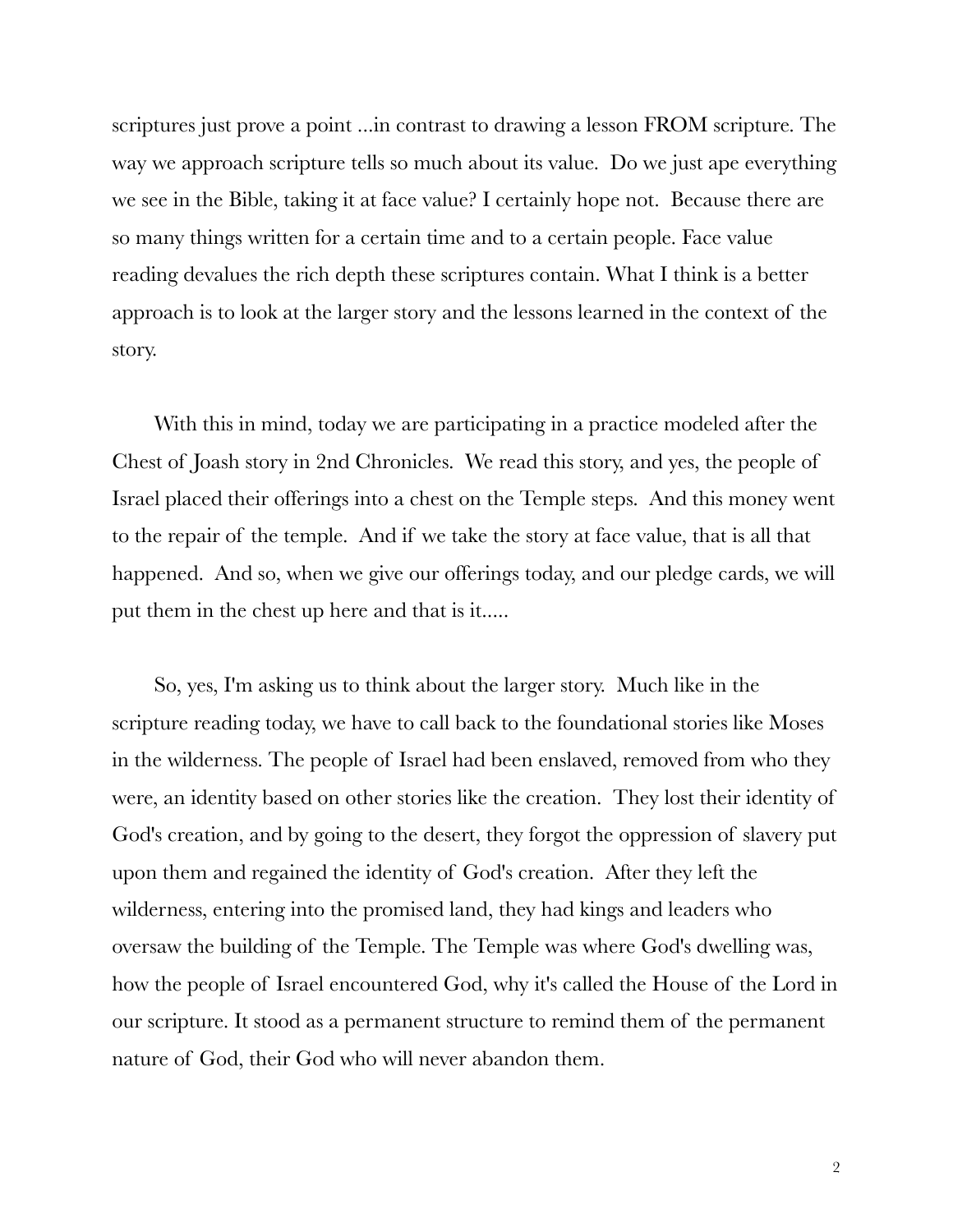After 130 years of the Temple, it was in need of structural repairs, sure, but the most recent history of the Temple was how it was defiled. Athaliah, mentioned in our scripture reading today, verse 7, had been in control of the kings for many years. Athaliah was the daughter of Jezebel, who had defiled the northern kingdom, and was the wife of king Joram in the southern kingdom. She influenced his usually pious actions towards false priests and idols, turning the Temple into a place of worship for the false god, Baal. When Joram got sick and died, her son Ahaziah took the throne and continued the efforts to destroy God. During a separate revolt, Ahaziah was killed, and the throne was open. Athaliah had all the members of the House of David killed so that the throne couldn't be claimed by any of them and she would continue allowing Baal worship in the House of the Lord.

Ok, now if that soap opera isn't enough, Joash was a descendent in the house of David at the time, but was only one year old when this happened. The High Priest Jehoiada and his wife saved Joash until he was seven years old. At that time, Jehoiada gathered the priests and Levites to crown the seven year old Joash king. Athaliah was without power and backed off during this time. Ok, and now we are at the scripture reading for today. Like I said, there's a bit of back story to this.

Chronicles is a history book, trying to tell the lineage of the book of Kings but with a more narrative focus. Chronicles emphasizes the best of the best and the worst of the worst, so this time in Joash's life was focused on as his best. Joash was thankful to High Priest Jehoiada for saving him and followed the ways of God he promoted. The call to restore the temple wasn't just for building repairs, but for a restoration of identity. The people of Israel were reminded of their time of strength, when the tax set by Moses went to the building of the tabernacle, sort of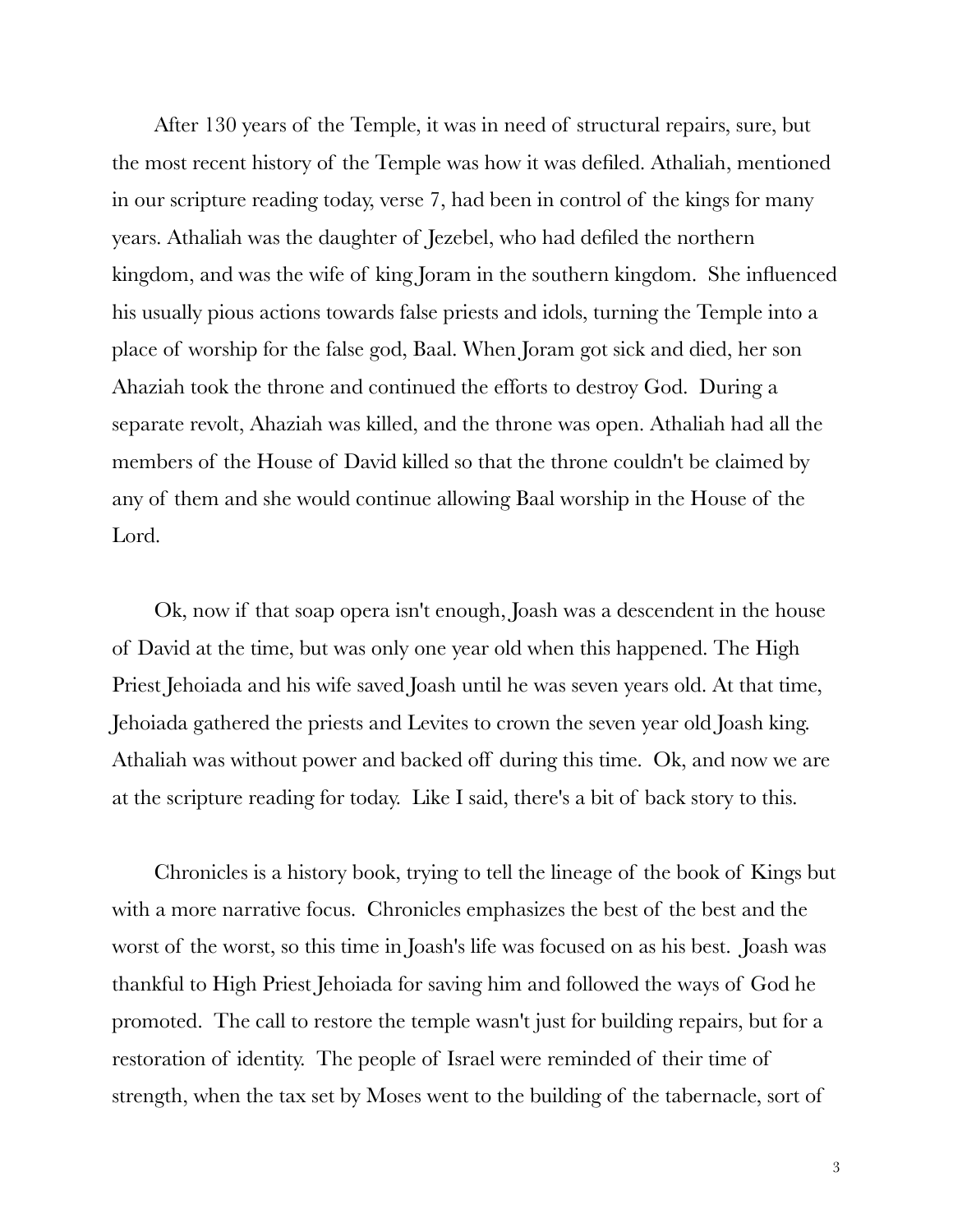a portable temple in the wilderness. This call to give was reminding the people of the spirit of the temple, before it was defiled by Athaliah's worship of Baal. When the people gave, and gave abundantly, they were giving to set things right, to restore the place of importance for the temple, they were giving in response to hope.

"and all the people rejoiced and brought their tax and dropped it into the chest until they had finished. And whenever the chest was brought to the king's officers by the Levites, when they saw that there was much money in it, the king's secretary and the officer of the chief priest would come and empty the chest and take it and return it to its place. Thus they did day after day, and collected money in abundance."

We've been talking about giving these last few weeks, about how and why we give. We give of our money, our resources, out of abundance. We give of our time, and I'll be honest, time seems to be a more precious resource. What we give our time to, how we devote ourselves, shows where we place our value. And when we look at giving in this church, you have used the Chest of Joash as a method for giving, a model for your generosity. Its an obscure reference. I've asked fellow ministers about the Chest of Joash, and they've had to go look it up like I did. I mean, 2 Chronicles 24 isn't exactly John 3:16. But once you dig in, this example is rich with meaning. You all, through this practice, have taught me about a strong biblical example.

Kassie and I are coming up to six months here with Fairview Christian Church, and six months in Gladstone. It's nothing compared to the nearly 60 years this congregation has been in existence. But what we have come into as we arrived here is a truly a unique time in Fairview's history. We have come here with a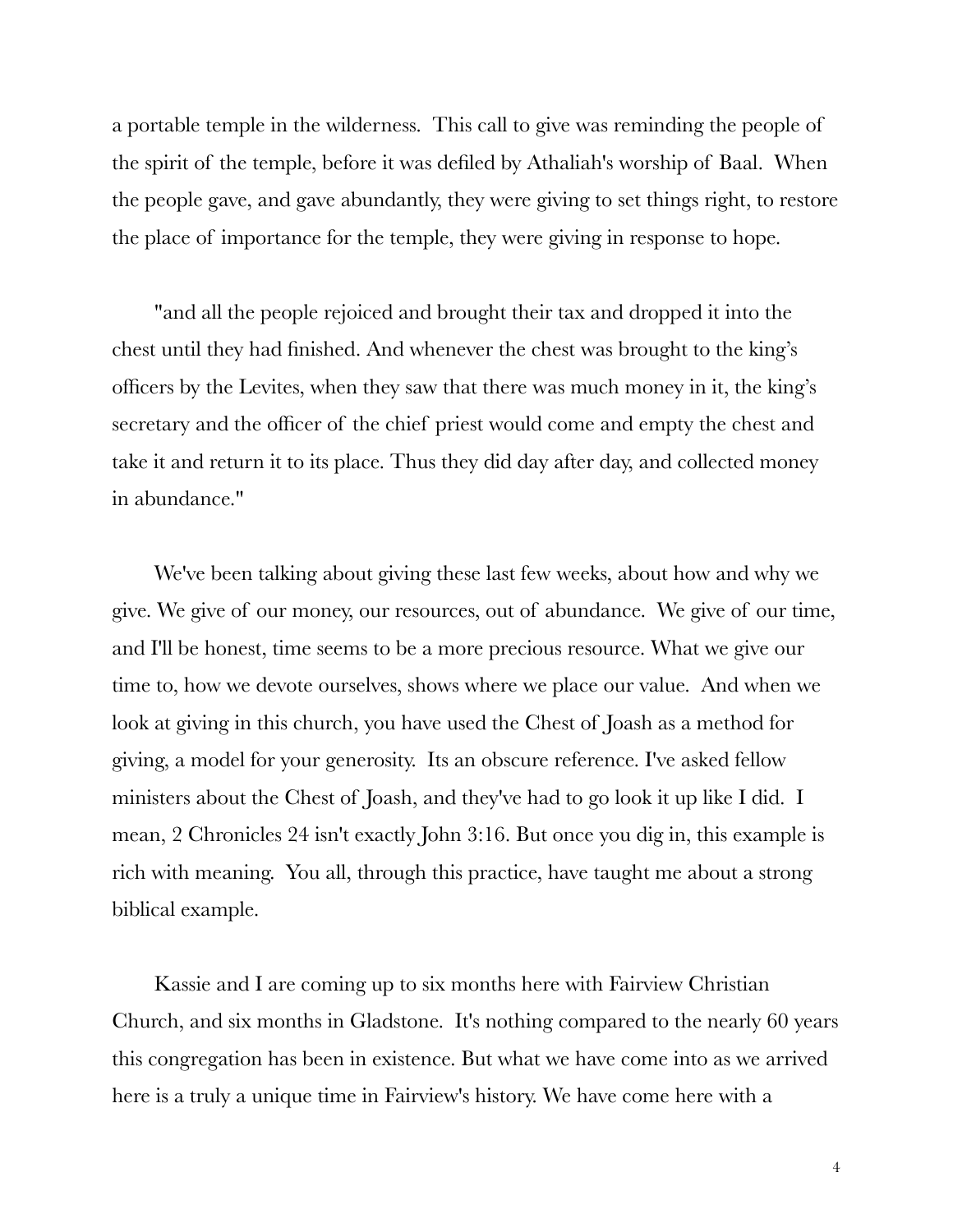congregation excited to move forward. This is a congregation that was done being stuck in ruts, ready to try something new to connect with the community. We were called to a church that had hope for a future. We were called to a congregation that had many financial worries just a few years ago but who have been abundantly faithful in giving and helped make a solid foundation. We were called as young ministers to a congregation who have never had co-ministers before, called by a congregation that wanted to take some risks and succeed in those risks. I've said it before and I'll say it again, We consider ourselves privileged to serve here at this time in Fairview's life, ready to move it into future generations with hope and energy.

When we practice our Chest Of Joash model of giving today, bringing our gifts forward, do we bring them forward out of a sense of obligation? Is it just a simple walking forward, or a practical action that helps us plan our budget better? Or does our action today signify something different? Like the people of Israel, who gave to the Temple, can we give out of a sense of hope? Can we give with a vision of the future instead of the past? Can we give with the hope of shedding our past struggles and weights? Can we give hoping to restore the awe-inspiring encounter with God that this congregation was founded on? Can we give with a focus on sharing that God encounter with others? When we give, it is not just simple money, or investment returns, or building repairs.....when we give it is giving like the people of Israel, we give with Hope. There's a lot of momentum here at Fairview, lets keep it going. Trusting in God, seeking God's ways, let's give hope.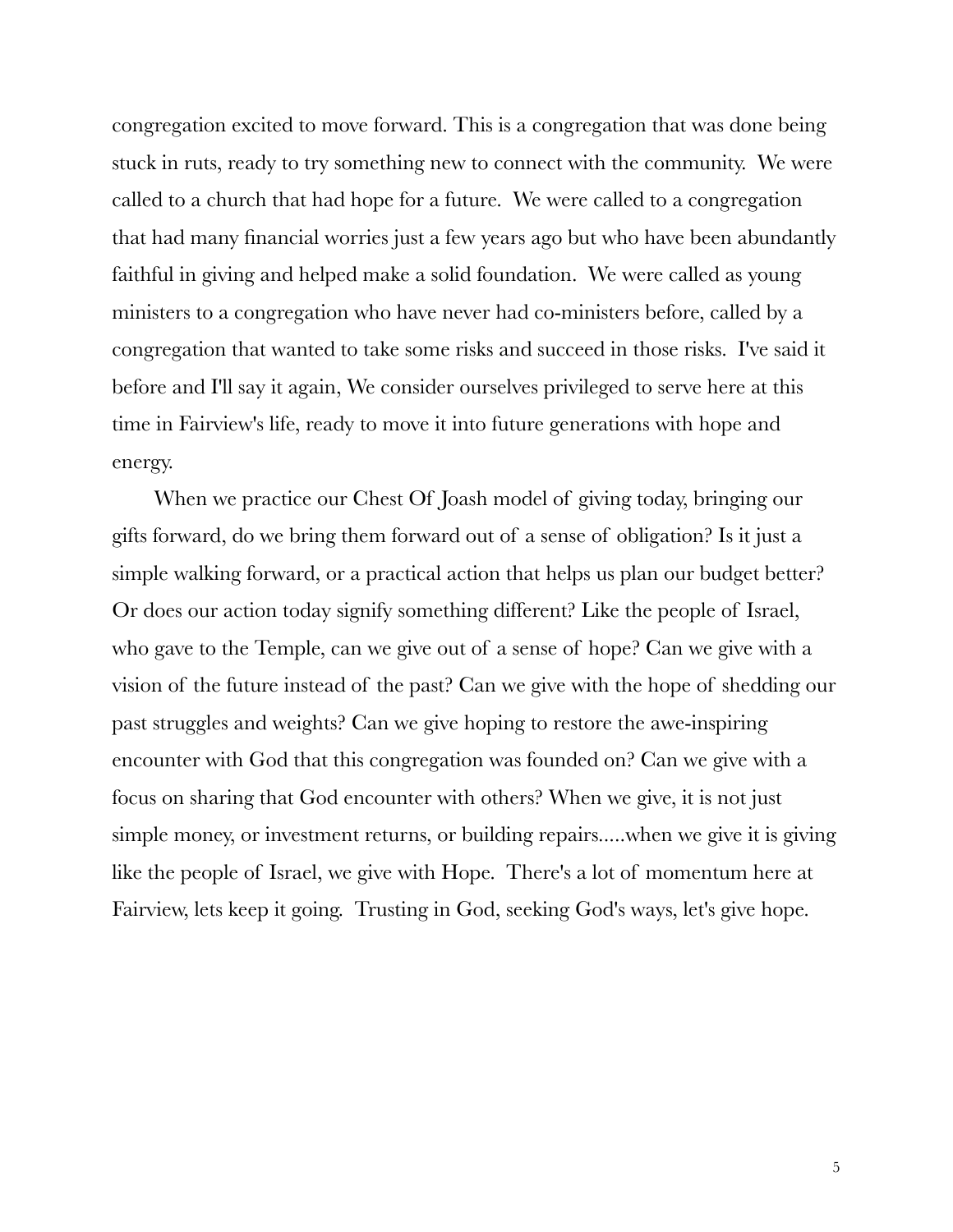4 After this Jo′ash decided to restore the house of the Lord. 5 And he gathered the priests and the Levites, and said to them, "Go out to the cities of Judah, and gather from all Israel money to repair the house of your God from year to year; and see that you hasten the matter." But the Levites did not hasten it. 6 So the king summoned Jehoi′ada the chief, and said to him, "Why have you not required the Levites to bring in from Judah and Jerusalem the tax levied by Moses, the servant of the Lord, on[a] the congregation of Israel for the tent of testimony?" 7 For the sons of Athali′ah, that wicked woman, had broken into the house of God; and had also used all the dedicated things of the house of the Lord for the Ba′als.

8 So the king commanded, and they made a chest, and set it outside the gate of the house of the Lord. 9 And proclamation was made throughout Judah and Jerusalem, to bring in for the Lord the tax that Moses the servant of God laid upon Israel in the wilderness. 10 And all the princes and all the people rejoiced and brought their tax and dropped it into the chest until they had finished. 11 And whenever the chest was brought to the king's officers by the Levites, when they saw that there was much money in it, the king's secretary and the officer of the chief priest would come and empty the chest and take it and return it to its place. Thus they did day after day, and collected money in abundance. 12 And the king and Jehoi′ada gave it to those who had charge of the work of the house of the Lord, and they hired masons and carpenters to restore the house of the Lord, and also workers in iron and bronze to repair the house of the Lord. 13 So those who were engaged in the work labored, and the repairing went forward in their hands, and they restored the house of God to its proper condition and strengthened it. 14 And when they had finished, they brought the rest of the money before the king and